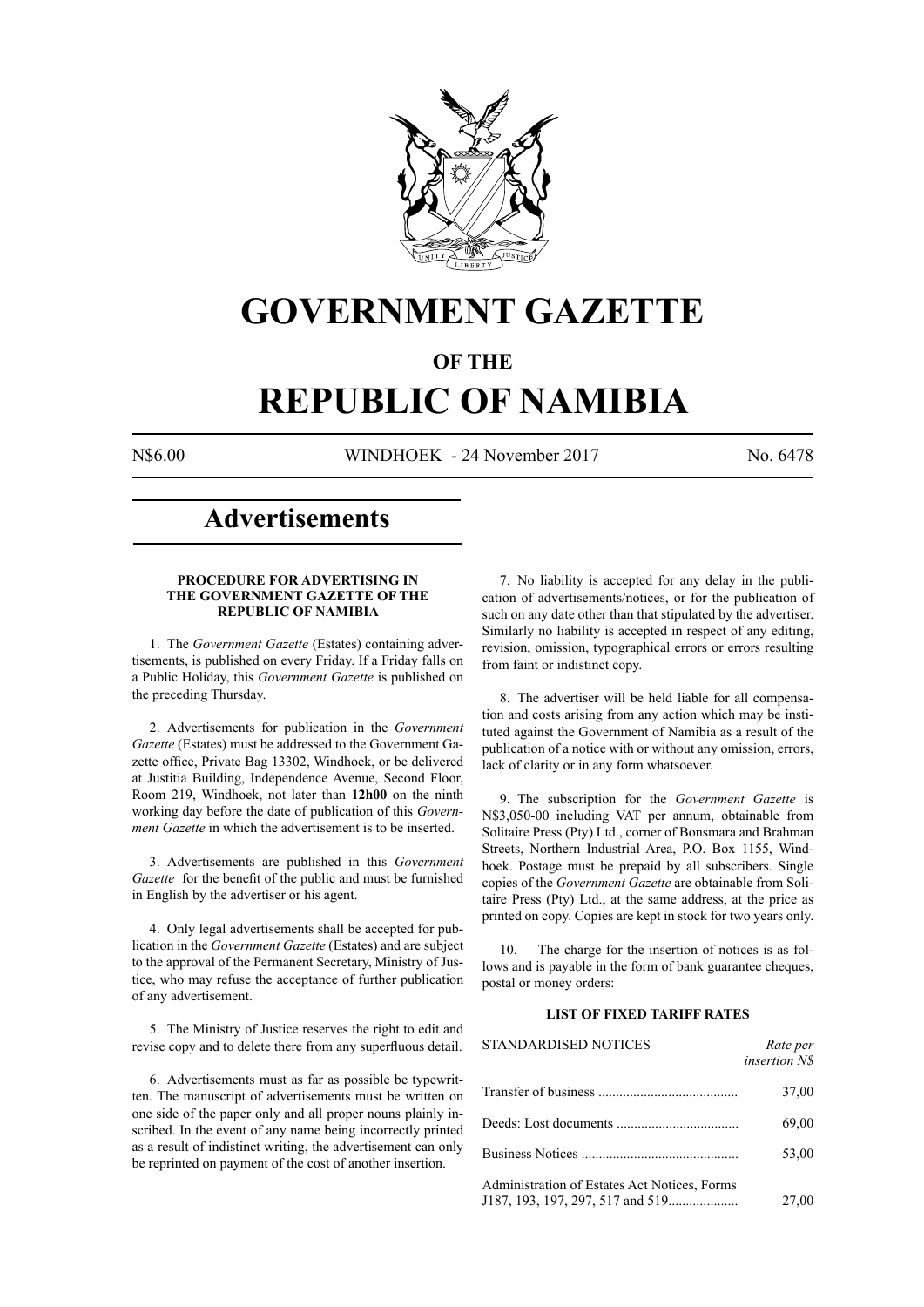| Insolvency Act and Companies Act Notices:                                                                                                                                                               | 48,00  |
|---------------------------------------------------------------------------------------------------------------------------------------------------------------------------------------------------------|--------|
| N.B. Forms 2 and 6 additional statements according<br>to word count table, added to the basic tariff.                                                                                                   | 333,00 |
| Naturalisation notices (including a reprint for the                                                                                                                                                     | 27,00  |
| Unclaimed moneys - only in the <i>Government</i><br>Gazette, closing date 15 January (per entry of                                                                                                      | 13,00  |
|                                                                                                                                                                                                         | 53,00  |
|                                                                                                                                                                                                         | 27,00  |
| NON-STANDARDISED NOTICES                                                                                                                                                                                |        |
| Company notices:                                                                                                                                                                                        |        |
| Short notices: Meetings, resolutions, offers of<br>compromise, conversions of companies, voluntary<br>windings-up, etc.: closing of members' registers<br>for transfer and/or declarations of dividends | 120,00 |
| Declaration of dividends with profit statements,                                                                                                                                                        | 267,00 |
| Long notices: Transfers, changes in respect of<br>shares or capital, redemptions, resolutions,                                                                                                          | 373,00 |
|                                                                                                                                                                                                         | 120,50 |

#### **FORM J 187**

#### **LIQUIDATION AND DISTRIBUTION ACCOUNTS IN DECEASED ESTATES LYING FOR INSPECTION**

In terms of section 35(5) of Act 66 of 1965, notice is hereby given that copies of the liquidation and distribution accounts (first and final, unless otherwise stated) in the estates specified below will be open for the inspection of all persons interested therein for a period of 21 days (or shorter or longer if specially stated) from the date specified or from the date of publication hereof, whichever may be the later, and at the offices of the Master and Magistrate as stated.

Should no objection thereto be lodged with the Master concerned during the specified period, the executor will proceed to make payments in accordance with the accounts.

536/2013 KAHOY Herman Rudolph, 16 June 1979, 79061600286, Erf No. 2151, 1080, Mondesa, Swakopmund, Namibia, 13 December 2012. Ueitele & Hans Inc., No. 28 Beethoven & Wagner Street, Windhoek-West, Windhoek, Namibia.

805/2017 UUSHONA Rehto, 62060701279, Erf 4653, Abraham Mashego Street, Havana,, Katutura, Windhoek. windhoek. Windhoek. Titus IPumbu Legal Practitioners, Unit 4 Park Food Mall, Khomasdal, Windhoek.

64/2014 HAMBABI Elia, 51041800177, Windhoek, 10 May 2014. Windhoek. Cronjé & Co., No. 1 Charles Cathral Street, Olympia, P.O. Box 81588, Olympia, Windhoek.

| Liquidators' and other appointees' notices                    | 80,00  |
|---------------------------------------------------------------|--------|
| Gambling house licences/Liquor licences                       | 120,00 |
| SALES IN EXECUTION AND OTHER PUBLIC SALES:                    |        |
|                                                               | 207,00 |
| Public auctions, sales, tenders and welfare<br>organisations: |        |
|                                                               | 69,00  |
|                                                               | 171,00 |
|                                                               | 253,00 |
| <b>ORDERS OF THE COURT</b>                                    |        |

| Provisional and final liquidations or                  |        |
|--------------------------------------------------------|--------|
|                                                        | 157,00 |
| Reduction of change in capital mergers, offers         |        |
|                                                        | 373,00 |
| Judicial managements, <i>curator bonis</i> and similar |        |
|                                                        | 373,00 |
|                                                        | 48,00  |
| Supersession and discharge of petitions (J.158)        | 40,00  |

11. The charge for the insertion of advertisements other than the notices mentioned in paragraph 10 is at the rate of N\$13,00 per cm double column. (Fractions of a cm must be calculated as a cm).

12. No advertisements shall be inserted unless the charge is prepaid. Cheques, drafts, postal or money orders must be made payable to the Ministry of Justice, Private Bag 13302, Windhoek.

2010/2015 TAUKUHEKE Lusina Taleinawa, 54070100180, Erf 447, Omenye Street, Okuryangava, Windhoek, Namibia. Conradie & Damaseb Legal Practitioners, 19 Feld Street, Ausspannplatz, Windhoek.

190/2017 McNAMARA Kerry Sean, 40082500258, 3 Albatros Street, Swakopmund. Swakopmund. Windhoek. H. Diekman, P.O. Box 24217, Windhoek.

300/2017 MOLDZIO Erhard Rudolf Johannes, 2806210100101, Schanzen Oord, Schanzen Road, Windhoek. Pointbreak Trust and Estates (Pty) Ltd, P.O. Box 156, Windhoek.

274/2017 JOOSTE Dhilde Michelle, 750117000- 0056, Erf 825, Kasikili Island, Rocky Crest, Windhoek. Harold Lessly Vernaud Jooste, 68080600260. Windhoek. Windhoek. FNB Trust Services Namibia (Pty) Ltd, P.O. Box 448, Windhoek, Namibia.

214/2017 WATT Ian Shaw, 3412235015082, South Africa. Windhoek. Windhoek. FNB Trust Services Namibia (Pty) Ltd, P.O. Box 448, Windhoek, Namibia.

1209/2017 BRETTSCHNEIDER Ingrid, 34091701- 00199, Windhoek. Windhoek. F.M. Oehl Trust cc, P.O. Box 90290, Windhoek, Namibia.

1394/2015 VAN ROOYEN Josuas Alexander, 39120400152, Otjiwarongo, 14 July 2015. Windhoek. Swakopmund. Standard Executors & Trustees, P.O. Box 2164, Windhoek, Namibia.

935/2016 SOETH Klaus Jurgen, 34082000348, Windhoek, 11 March 2016. Windhoek. Standard Executors & Trustees, P.O. Box 2164, Windhoek, Namibia.

 $\frac{1}{2}$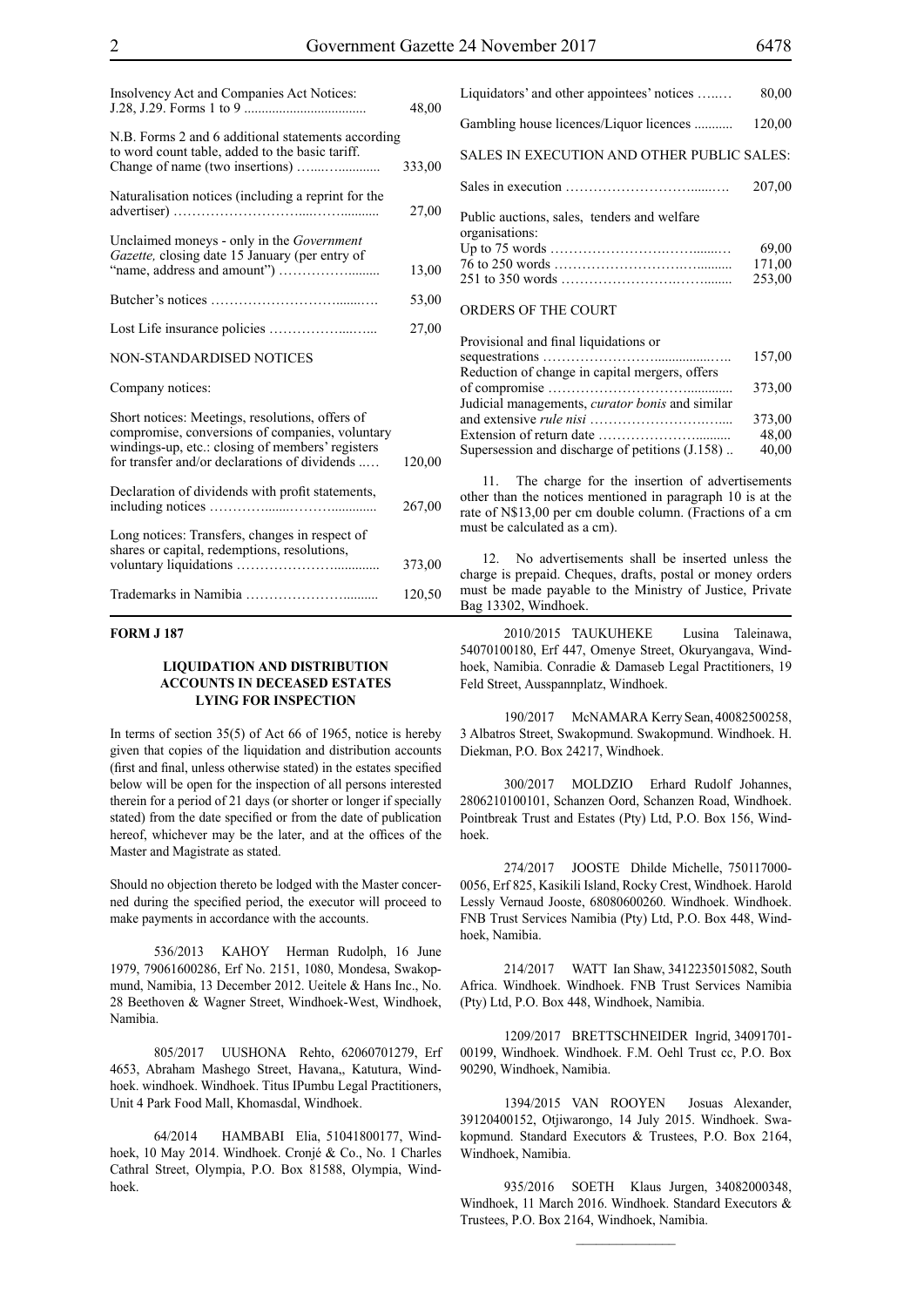#### **FORM J 193**

#### **NOTICE TO CREDITORS IN DECEASED ESTATES**

All persons having claims against the estates mentioned below are hereby called upon to lodge their claims with the executors concerned, within 30 days (or otherwise as indicated) calculated from the date of publication hereof. The information is given in the following order: Estate number, surname and Christian names, date of birth, identity number, last address, date of death; surviving spouse's names, surname, date of birth and identity number; name and address of executor or authorised agent, period allowed for lodgement of claims if other than 30 days.

1682/2017 VAN ZYL Deon Marco, 19 June 1972, 72061900038, Erf 29, Alberts Street, Pioncepark, Windhoek, Namibia, 9 October 2017. Ueitele & Hans Legal Practitioners, No. 28 Beethoven & Wagner Street, Windhoek-West, Windhoek, Namibia.

1448/2017 LOUW Albertus Jacobus, 7 December 1963, 63120700312, Bethanie, Karas Region, 7 February 2017. Josina Catharina Wilhelmina Louw, 27 September 1952, 52092700448. Rissik, Cox & Probart, No. 34 5th Avenue, P.O. Box 90, Keetmanshoop.

1734/2017 BENJAMIN Titus, Windhoek, 4 April 1946, 46040400838, Omusati, Namibia, 25 June 2017. Justina Ndinelago Nekwaya, 6 January 1949, 49060100521. Charmaine Schultz & Co., P.O. Box 23823, Windhoek.

1058/2017 MULLER Magdalena Christina, Windhoek, 23 February 1954, 5402230100170, Oude Rust Old Age Home, Windhoek, 9 June 2017. P.J. Kotze, P.O. Box 80021, Olympia.

1275/2017 FRANZ Peter Walter, Windhoek, 21 October 1952, C48NJFF5P, Water Lilly Flats, 2500/4, Ivula Ithana Street, Tsumeb & Maroela Park Old Age Home, Hospital Street, Tsumeb, Namibia, 19 July 2017. Mechthild Franz, 28 November 1963, 63112810047. F.A. Pretorius & Co., P.O. Box 31, Tsumeb.

1429/2017 STEINBACH Bernd Erich Karl, Windhoek, 10 July 1959, 59071001377, Erf 71, President Avenue, Tsumeb, Namibia, 26 July 2017. F.A. Pretorius & Co., P.O. Box 31, Tsumeb.

1620/2017 MARKGRAAFF Cornelius Petrus, Windhoek, 28 September 1944, 44092800134, Erf B43, Rehoboth, 21 August 2017. Louisa Markgraaff, 12 July 1957, 57071200630. Fisher, Quarmby & Pfeifer, P.O. Box 37, Windhoek.

1621/2017 BOSMAN Nicolaas Jacobus, Windhoek, 5 May 1950, 50050500864, Bethanie, 24 August 2017. Claassen & Visser Estate Practitioners cc, P.O. Box 24621, Windhoek, Namibia.

1760/2017 CLOETE Christine Dorothy, Windhoek, 3 January 1973, 73010300220, Windhoek, 22 February 2017. Riaan Richard Cloete, 22 February 1971, 71022200178. Claassen & Visser Estate Practitioners cc, P.O. Box 24621, Windhoek, Namibia.

1745/2017 JOUBERT Andrina Mina, Windhoek, 22 May 1955, 55052200066, Henties Bay, 11 September 2017. Bank Windhoek Ltd, P.O. Box 15, Windhoek.

1765/2017 MADISIA Alexia, Windhoek, 7 July 1954, 54070700773, Walvis Bay, 15 October 2017. Bank Windhoek Ltd, P.O. Box 15, Windhoek.

1332/2017 MKUSA Emmanuel Lundere, Windhoek, 11 November 1953, 53111110036, Khomas, 19 July 2017. Bank Windhoek Ltd, P.O. Box 15, Windhoek.

1747/2017 BARNARD William Percival, Windhoek, 21 August 1940, 40082100500, Keetmanshoop, 13 October 2017. Bank Windhoek Ltd, P.O. Box 15, Windhoek.

1748/2017 SMIT Johannes Andrias, Windhoek, 8 May 1955, 55050800099, Khomas, 1 August 2017. Bank Windhoek Ltd, P.O. Box 15, Windhoek.

1742/2017 GABRIEL Berta, Windhoek, 4 April 1953, 53040400142, Swakopmund, 8 June 2017. Bank Windhoek Ltd, P.O. Box 15, Windhoek.

1764/2017 JOERNING Munru Paul Balfore, Windhoek, 24 July 1939, 3907240259, Otjiwarongo, 22 September 2017. Johanna Magrita Joerning, 2 April 1946, 46040200103. Bank Windhoek Ltd, P.O. Box 15, Windhoek.

1743/2017 ZAONGARA Orpa Kaapama, Windhoek, 3 March 1936, 36030300407, Khomas, 23 July 2017. Bank Windhoek Ltd, P.O. Box 15, Windhoek.

1741/2017 HAWII Priskilla, Windhoek, 4 June 1974, 74060400513, Khomas, 19 May 2017. Bank Windhoek Ltd, P.O. Box 15, Windhoek.

1813/2017 SLABBER Attie, Windhoek, 3 July 1955, 55070300490, House No. 17A Lotz Street, Klein Windhoek, Windhoek, 6 November 2017. Dr. Weder, Kauta & Hoveka Inc., 3rd Floor, WKH House, Jan Jonker Road, Ausspannplatz, P.O. Box 864, Windhoek, Namibia.

1186/2017 MWETAKO Virginia Shelene Mwetako, Windhoek, 17 March 1975, 75031710063, Erf No. 875, Bosduif Street, Khomasdal, Windhoek, 29 May 2017. Dr. Weder, Kauta & Hoveka Inc., 3rd Floor, WKH House, Jan Jonker Road, Ausspannplatz, P.O. Box 864, Windhoek, Namibia.

1756/2017 WILLEMSE Jan Johannes Jacobus, Windhoek, 28 May 1948, 48052800145, Swakopmund, 24 September 2017. FNB Trust Services Namibia (Pty) Ltd, P.O. Box 448, Windhoek, Namibia.

1755/2017 KRAMER Paul Friedrich Erich, Windhoek, 2 March 1955, 55030200320, Swakopmund, 2 October 2017. FNB Trust Services Namibia (Pty) Ltd, P.O. Box 448, Windhoek, Namibia.

1568/2017 JUHANAK Jiri, Windhoek, 23 April 1947, 4704230100124, Windhoek, 18 July 2017. F.M. Oehl Trust cc, P.O. Box 90290, Windhoek, Namibia.

1308/2017 SHAPANGE Katrina Niita, 58061601- 109, Erf 596, ENSafrica, Namibia (incorporated as LorentzAngula Inc.), LA Chambers, Ausspann Plaza, Dr Agostinho Neto Road, Ausspannplatz, Windhoek, Namibia. 1st Street, Okahandja, 13 February 2017.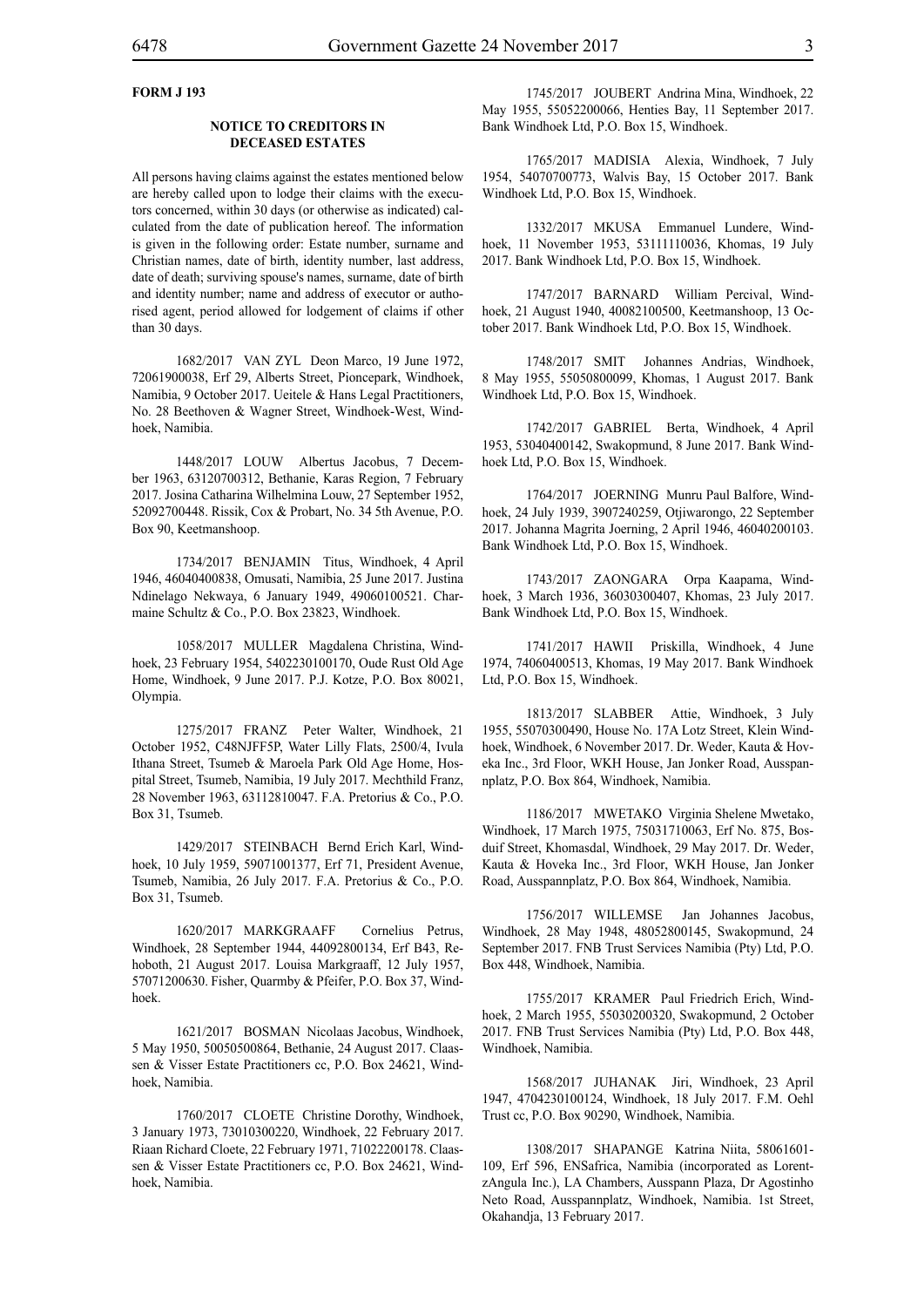854/2015 KANDOVE Thomas, 30010101829, Oshakati, 28 February 2015. Lydia Kandove, 15 August 1960, 6008150661. Greyling & Associates, Private Bag 5552, Oshakati.

#### **FORM 1**

#### **APPOINTMENT OF TRUSTEES AND LIQUIDATORS AND PROOF OF CLAIMS IN SEQUESTRATED ESTATES OR COMPANIES BEING WOUND UP**

Pursuant to subsection (3) of section fifty-six, section seventyseven and subsection (3) of section forty of the Insolvency Act, 1936, section 339, 366, 375 (5)(b) and 402 of the Companies Act, 1973, notice is hereby given that the persons mentioned below have been appointed trustee or liquidators, as the case may be, and that persons indebted to the estate or companies are required to pay their debts to them forthwith unless otherwise indicated.

Meetings of creditors of the said estate or companies will be held on the dates and the times and places mentioned below, for proof of claims against the estates or companies, for the purpose of receiving the trustees' or liquidators' reports as to the affairs and conditions of the estates or companies and for giving the trustees or liquidators directions concerning the sale of recovery or any matter relating to the administration thereof.

W34/16 **MCS Consultancy cc** (In Liquidation). I.R. McLaren, Liquidator, Bruni & McLaren, P.O. Box 11267, Klein Windhoek. 13 December 2017 at 10h00 before the Master of the High Court, Windhoek. First and second general meeting of members and creditors.

W32/16 **Billy Bites Farm Kitchen cc** (In Liquidation). I.R. McLaren, Liquidator, Bruni & McLaren, P.O. Box 11267, Klein Windhoek. 13 December 2017 at 10h00 before the Master of the High Court, Windhoek. First and second general meeting of members and creditors.

#### **LIQUIDATION OF THE WOERMANN BROCK & CO MEDICAL AID FUND**

 $\frac{1}{2}$ 

#### **PRELIMINARY LIQUIDATION AND DISTRIBUTION ACCOUNT AND PRELIMINARY BALANCE SHEET OPEN FOR PUBLIC INSPECTION**

In terms of section 38(7) of the Medical Aid Funds Act, 1995 (Act No. 23 of 1995), the Liquidator of the **Woermann Brock & Co Medical aid Fund (registration number MA011) ("the Fund")** hereby gives notice to the public that the preliminary liquidation and distribution account and preliminary balance sheet of the Fund will lie open for inspection by all interested persons for a period of 30 days, from the date of publication of this notice, at the offices of **NAMFISA (154 Independence Avenue, 1st Floor Sanlam Centre, Windhoek) and at the principal place of business of the Fund (165 Paul van Harte Street, Khomasdal, Windhoek).**

All interested persons who have any objection to the said preliminary liquidation and distribution account and preliminary balance sheet are further called upon to lodge their objections in writing with the Registrar of Medical Aid Funds within a period of 14 days after the expiration of the 30 day inspection period. Any objections should be addressed to: The Registrar

of Medical Aid Funds, P O Box 21250, WINDHOEK or hand delivered at the NAMFISA offices.

Should no objection to the aforementioned accounts be lodged with the Registrar of Medical Aid Funds, within a period of 14 days after the expiration of the 30 day inspection period, the Liquidator will proceed to complete the liquidation in accordance with the aforementioned accounts.

Enquires: Ms. Itaveleni Hedimbi at Tel - (061) 290 5125 or via email address: ihedimb@namfisa.com.na

**K. S. MATOMOLA REGISTRAR: MEDICAL AID FUNDS**

#### **IN THE MAGISTRATE'S COURT FOR THE DISTRICT LÜDERITZ**

**HELD AT LÜDERITZ CASE NO. 16/2016**

In the matter between:

**NATIONAL HOUSING ENTERPRISES** Plaintiff

and

**CATHERINE EDITH BOSTANDER** Defendant

#### **NOTICE OF SALE IN EXECUTION**

IN EXECUTION of a Judgment granted by the Honourable Court against the Execution Debtor the following property will be sold by public auction on **1 DECEMBER 2017** by the Messenger of the Court for the District of **Lüderitz** in front of the Magistrate's Offices, in LÜDERITZ, at **09h00**.

| <b>CERTAIN:</b>   | Erf 1071 Benguela (Extension No. 1)                                  |
|-------------------|----------------------------------------------------------------------|
| SITUATED:         | In the Town of Lüderitz<br>Registration Division "N"<br>Karas Region |
| <b>MEASURING:</b> | 337 (three three seven) square metres                                |

With all fixed improvements thereon:

#### **CONDITIONS OF SALE:**

- 1. The sale is subject to the provisions of the Magistrate's Court Act No. 32 of 1994, as amended.
- 2. The property will be sold "Voetstoots" according to the exiting title deed.
- 3. One-tenth of the purchase price will be payable immediately after the sale in cash. The balance together with interest thereon at 20% per annum against transfer to be secured by a bank or building society guarantee, and which transfer shall be given without delay.
- 4. The complete Conditions of Sale will be read at the same time of the Sale and may be inspected at the offices of the Messenger of the Court, Lüderitz.

SIGNED at KEETMANSHOOP on this 3rd day of NOVEM-BER 2017.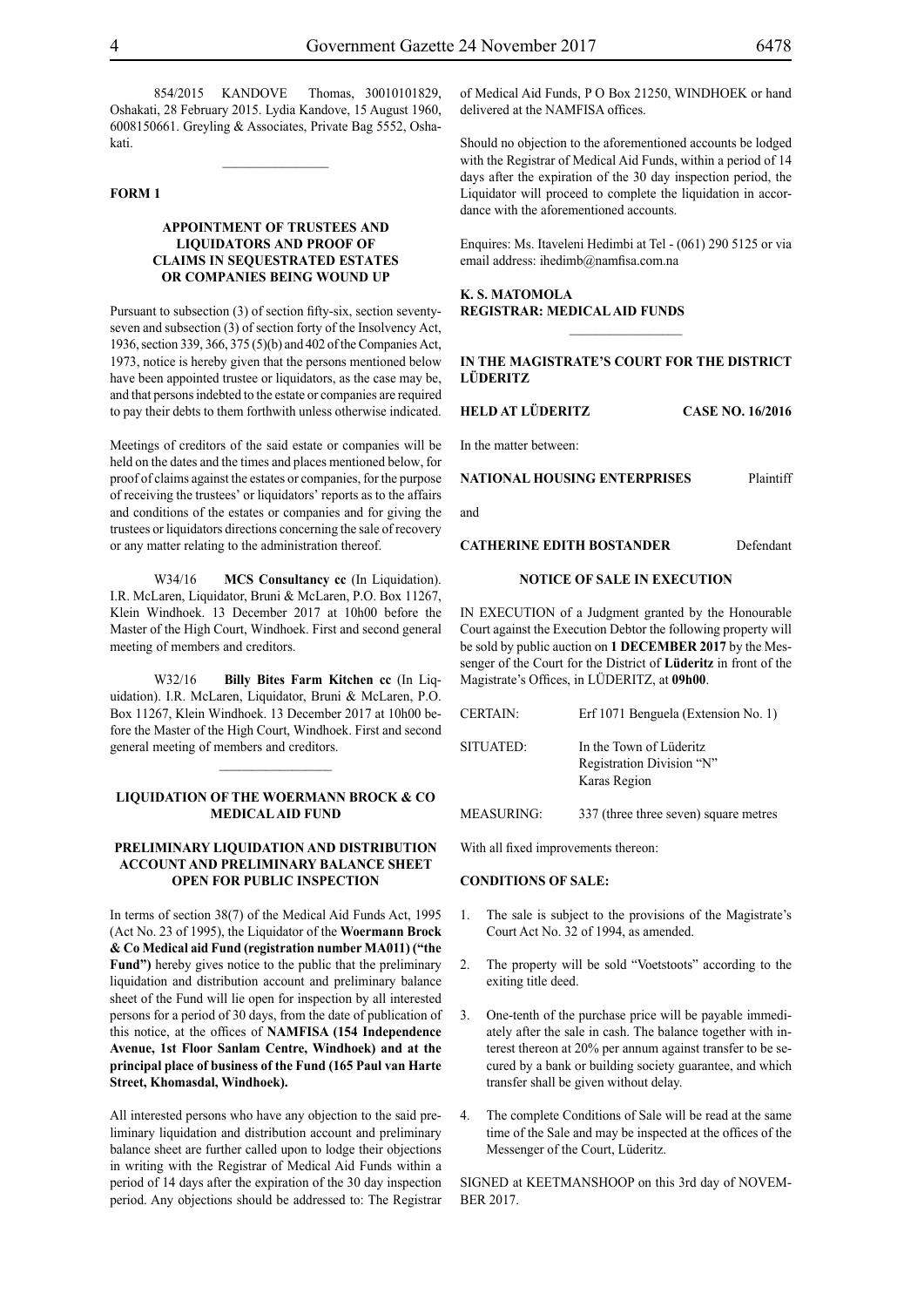RISSIK, COX & PROBART Legal Practitioner for 34, 5th Ave KEETMANSHOOP

#### **IN THE HIGH COURT OF NAMIBIA CASE No. I 3305/2014**

 $\frac{1}{2}$ 

In the matter between:

#### **AGRICULTURAL BANK OF NAMIBIA** Plaintiff

and

**LYSIAS SHIVUTE** First Defendant **VICTORIA SHIVUTE** Second Defendant

#### **NOTICE OF SALE IN EXECUTION OF IMMOVABLE PROPERTY**

Pursuant to a Judgment of the above Honourable Court granted on **11 OCTOBER 2012** the following immovable property will be sold with reserve price of N\$ 34 404.57 (IN FAVOUR OF THE MUNICIPAL COUNCIL OF OTJIWARONGO) and voetstoots by the Deputy Sheriff of the District of **OTJI-WARONGO** on **8 DECEMBER 2017** at **09h00** ERF NO. 2139 ORWETOVENI (EXTENSION NO. 5) OTJIWARON-GO.

| <b>CERTAIN:</b>   | Erf No. 2139, Orwetoveni (Extension<br>No. 5)                   |
|-------------------|-----------------------------------------------------------------|
| SITUATE:          | In the Municipality of Otjiwarongo<br>Registration Division "D" |
| <b>MEASURING:</b> | 395 (three nine five) square metres                             |
| CONSISTING OF     | 1 v Lounge 1 v Kitchen 1 v Bedroom                              |

CONSISTING OF: 1 x Lounge, l x Kitchen, l x Bedroom, Bathroom

The "Conditions of Sale-in-Execution" will lie for inspection at the office of the Deputy Sheriff at OTJIWARONGO and at the Head Office of Plaintiff at WINDHOEK and Plaintiff's Attorneys, Fisher, Quarmby & Pfeifer, at the undermentioned address.

Dated at WINDHOEK this 8th day of NOVEMBER 2017.

FISHER, QUARMBY & PFEIFER LEGAL PRACTITIONER FOR Plaintiff c/o Robert Mugabe & Thorer Streets entrance on Burg Street  $P \cap R O X 37$ WINDHOEK

#### **IN THE HIGH COURT OF NAMIBIA MAIN DIVISION - WINDHOEK**

 $\frac{1}{2}$ 

**CASE NO: HC-MD-CIV-ACT-CON-2016/02729**

In the matter between:

#### **BANK WINDHOEK LIMITED** Plaintiff

and

**EROS MANOR RETIREMENT VILLAGE NUMBER FOURTY NINE CC** First Defendant **JACOBUS PETRUS DIEDERIKS** Second Defendant **CORNELIA ELIZABETH DIEDERIKS** Third Defendant

#### **NOTICE OF SALE IN EXECUTION**

In execution of a Judgement of the above Honourable Court in the above action, a sale without reserve will be held by the Deputy Sheriff, **Windhoek,** at Erf 6058 (a portion of Consolidated Erf 2190), corner of Bismarck and Rudolph Hertzog Streets, Windhoek, on **4 December 2017**, at **10h00**, of the undermentioned property:

| <b>CERTAIN:</b>     | Erf 6058 (a Portion of Consolidated Erf<br>2190), Windhoek                                                                  |
|---------------------|-----------------------------------------------------------------------------------------------------------------------------|
| <b>SITUATE:</b>     | In the Municipality of Windhoek<br>Registration Division "K"                                                                |
| MEASURING:          | 897 square metres                                                                                                           |
| <b>IMPROVEMENTS</b> | Large office building with reception<br>area, open offices, 6 offices, ablutions,<br>kitchens, storerooms and training area |

TERMS 10% of the purchase price and the auctioneers' commission must be paid on the date of the sale. The further terms and conditions of the sale will be read prior to the auction and lie for inspection at the office of the Deputy Sheriff, Windhoek and at the offices of the execution creditor's attorneys.

DATED at WINDHOEK this 30th day of OCTOBER 2017.

DR WEDER KAUTA & HOVEKA INC Legal Practitioner for Plaintiff WHK HOUSE Jan Jonker Road WINDHOEK

#### **IN THE HIGH COURT OF NAMIBIA, MAIN DIVISION - WINDHOEK**

 $\frac{1}{2}$ 

**CASE NO: I 2986/2014**

In the matter between:

**BANK WINDHOEK LIMITED** Plaintiff

and

**EVELINE NAMOYA** Defendant

#### **NOTICE OF SALE IN EXECUTION**

In execution of a Judgement of the above Honourable Court in the above action, a sale Without reserve will be held by the Deputy Sheriff, **Windhoek**, at Erf 286, No. 13 Eulen Street, Hochland Park, Windhoek, on **6 December 2017**, at **09h30**, of the undermentioned property:

| <b>CERTAIN:</b> | Erf 286, Hochland Park                                       |
|-----------------|--------------------------------------------------------------|
| SITUATE:        | In the Municipality of Windhoek<br>Registration Division "K" |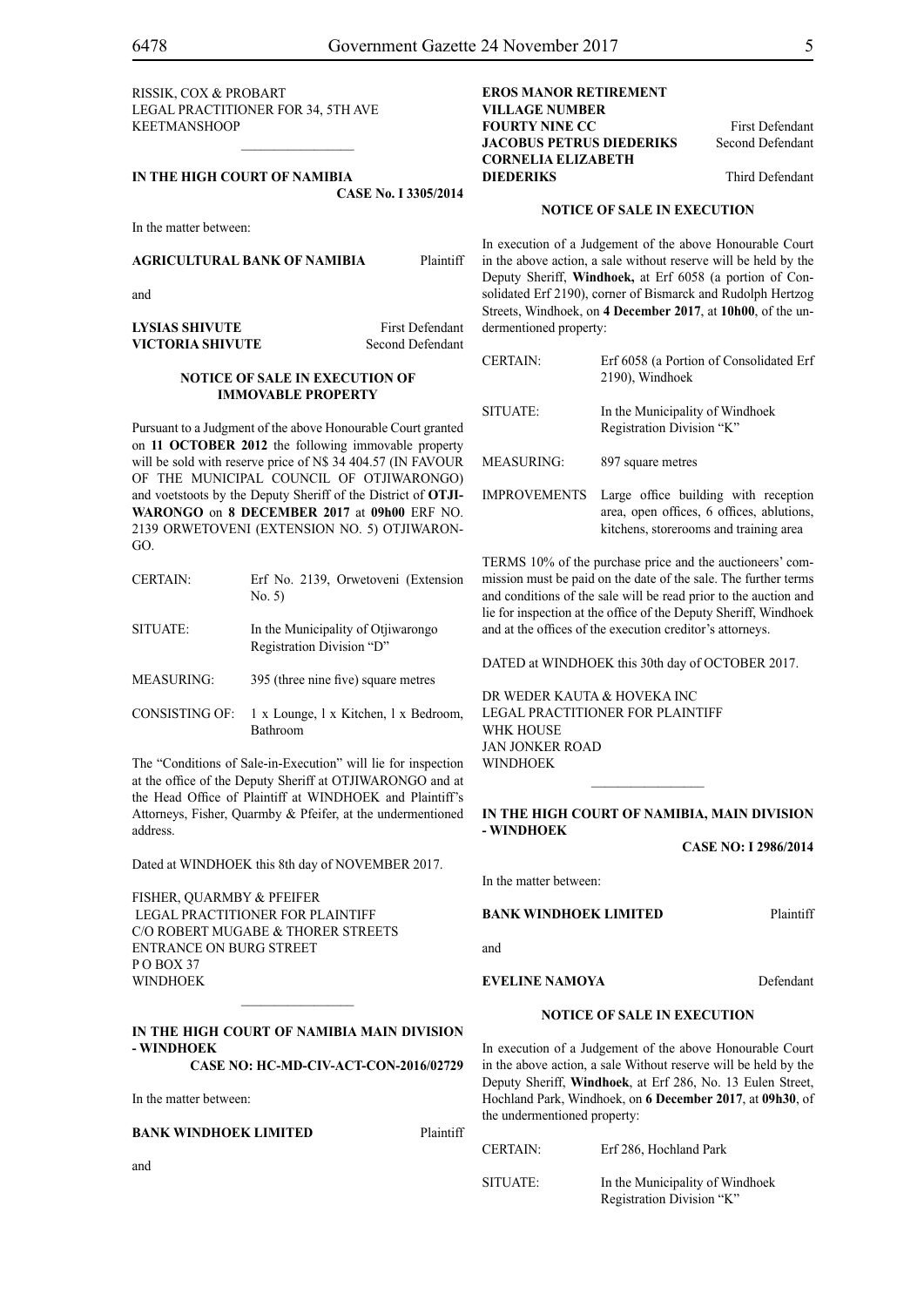| MEASURING:                                                                                                                                                                                                                                                                                                                        | 1109 square metres                 |                                                                                                                     |                                                        | lie for inspection at the office of the Deputy Sheriff, Windhoek<br>and at the offices of the execution creditor's attorneys. |                         |
|-----------------------------------------------------------------------------------------------------------------------------------------------------------------------------------------------------------------------------------------------------------------------------------------------------------------------------------|------------------------------------|---------------------------------------------------------------------------------------------------------------------|--------------------------------------------------------|-------------------------------------------------------------------------------------------------------------------------------|-------------------------|
| Four bedroom dwelling with two bath-<br>IMPROVEMENTS<br>rooms, lounge, double garage and din-<br>ing room, two bedroom flat and swim-<br>ming pool                                                                                                                                                                                |                                    | DATED at WINDHOEK this 24th day of OCTOBER 2017.<br>DR WEDER KAUTA & HOVEKA INC<br>LEGAL PRACTITIONER FOR PLAINTIFF |                                                        |                                                                                                                               |                         |
| TERMS 10% of the purchase price and the auctioneers' com-<br>mission must be paid on the date of the sale. The further terms<br>and conditions of the sale will be read prior to the auction and<br>lie for inspection at the office of the Deputy Sheriff, Windhoek<br>and at the offices of the execution creditor's attorneys. |                                    |                                                                                                                     | WHK HOUSE<br><b>JAN JONKER ROAD</b><br><b>WINDHOEK</b> |                                                                                                                               |                         |
| DATED at WINDHOEK this 23rd day of OCTOBER 2017.                                                                                                                                                                                                                                                                                  |                                    |                                                                                                                     | OF OUTJO                                               | IN THE MAGISTRATE'S COURT FOR THE DISTRICT                                                                                    |                         |
| DR WEDER KAUTA & HOVEKA INC                                                                                                                                                                                                                                                                                                       |                                    |                                                                                                                     | <b>HELD AT OUTJO</b>                                   |                                                                                                                               | <b>CASE NO. 10/2016</b> |
| LEGAL PRACTITIONER FOR PLAINTIFF<br>WHK HOUSE<br>JAN JONKER ROAD                                                                                                                                                                                                                                                                  |                                    |                                                                                                                     | In the matter between:                                 |                                                                                                                               |                         |
| WINDHOEK                                                                                                                                                                                                                                                                                                                          |                                    |                                                                                                                     |                                                        | <b>NATIONAL HOUSING ENTERPRISE</b>                                                                                            | Plaintiff               |
|                                                                                                                                                                                                                                                                                                                                   |                                    |                                                                                                                     | and                                                    |                                                                                                                               |                         |
| IN THE HIGH COURT OF NAMIBIA, MAIN DIVISION<br>- WINDHOEK                                                                                                                                                                                                                                                                         |                                    |                                                                                                                     | <b>PAULUS SOMAEB</b>                                   |                                                                                                                               | Defendant               |
|                                                                                                                                                                                                                                                                                                                                   |                                    | CASE NO: I 3148/2014                                                                                                |                                                        |                                                                                                                               |                         |
|                                                                                                                                                                                                                                                                                                                                   |                                    |                                                                                                                     |                                                        | <b>NOTICE OF SALE IN EXECUTION</b>                                                                                            |                         |
| In the matter between:                                                                                                                                                                                                                                                                                                            |                                    |                                                                                                                     |                                                        |                                                                                                                               |                         |
| BANK WINDHOEK LIMITED                                                                                                                                                                                                                                                                                                             |                                    | Plaintiff                                                                                                           | movable property:                                      | Pursuant to a judgment of the above honourable Court, notice<br>is hereby given that a Sale in Execution of the following im- |                         |
| and                                                                                                                                                                                                                                                                                                                               |                                    |                                                                                                                     |                                                        |                                                                                                                               |                         |
|                                                                                                                                                                                                                                                                                                                                   |                                    |                                                                                                                     | <b>CERTAIN:</b>                                        | Erf No. 170, Etoshapoort                                                                                                      |                         |
| NAEMAN AMALWA                                                                                                                                                                                                                                                                                                                     |                                    | <b>First Defendant</b>                                                                                              |                                                        |                                                                                                                               |                         |
| NAEMAN AMALWA N.O.<br>WILKA HAMBELELA NDAPWA                                                                                                                                                                                                                                                                                      |                                    | Second Defendant                                                                                                    | SITUATE:                                               | In the Municipality of Outjo<br>Registration Division "A"                                                                     |                         |
| AMALWA N.O.                                                                                                                                                                                                                                                                                                                       |                                    | Third Defendant                                                                                                     |                                                        | Kunene Region                                                                                                                 |                         |
| WILKA HAMBELELA NDAPWA                                                                                                                                                                                                                                                                                                            |                                    |                                                                                                                     |                                                        |                                                                                                                               |                         |
| AMWALWA                                                                                                                                                                                                                                                                                                                           |                                    | Fourth Defendant                                                                                                    | <b>MEASURING:</b>                                      | $600 \; \mathrm{m}^2$                                                                                                         |                         |
| SALINA PANELBEATING CC                                                                                                                                                                                                                                                                                                            |                                    | Fifth Defendant                                                                                                     |                                                        |                                                                                                                               |                         |
| SALINA MOTOR SPARES AND                                                                                                                                                                                                                                                                                                           |                                    |                                                                                                                     | HELD BY:                                               | Deed Transfer No. T.5398/2007                                                                                                 |                         |
| <b>ACCESSORIES CC</b>                                                                                                                                                                                                                                                                                                             |                                    | Sixth Defendant                                                                                                     |                                                        |                                                                                                                               |                         |
|                                                                                                                                                                                                                                                                                                                                   |                                    |                                                                                                                     |                                                        | Will be held on 29 NOVEMBER 2017 at 9:00 at the property                                                                      |                         |
|                                                                                                                                                                                                                                                                                                                                   | <b>NOTICE OF SALE IN EXECUTION</b> |                                                                                                                     | Erf 170, ETOSHAPOORT, OUTJO.                           |                                                                                                                               |                         |
| In execution of a Judgement of the above Honourable Court<br>in the above action, a sale without reserve will be held by the<br>Deputy Sheriff. Windhoek. at Erf 342. Amasoniet Street. Eros                                                                                                                                      |                                    |                                                                                                                     | <b>BIDDER</b>                                          | TERMS: VOETSTOOTS AND CASH TO THE HIGHEST                                                                                     |                         |

The full Conditions of the Sale-in-Execution will lie for inspection at the office of the Messenger of Court, Outjo and at the Office of Plaintiff's Attorneys at the undermentioned address

Dated at OTJIWARONGO this 30th day of OCTOBER 2017

A. DAVIES & CO LEGAL RACTITIONER FOR Plaintiff 1 DR LI ERTINA AMATHILA AVENUE P.O. BOX 11 OTJIWARONGO/NAT6/0004

#### **IN THE MAGISTRATE'S COURT FOR THE DISTRICT OF WINDHOEK**

#### **HELD AT WINDHOEK CASE NO: 6519/2016**

In the matter between:

In execution of a Judgement of the above Honourable Court in the above action, a sale without reserve will be held by the Deputy Sheriff, **Windhoek**, at Erf 342, Amasoniet Street, Eros Park, Windhoek, on **5 December 2017**, at **12h00,** of the undermentioned property:

| <b>CERTAIN:</b>     | Erf No. 342, Eros Park                                                                                                                                                                                                                     |
|---------------------|--------------------------------------------------------------------------------------------------------------------------------------------------------------------------------------------------------------------------------------------|
| SITUATE:            | In the Municipality of Windhoek<br>Registration Division "K"                                                                                                                                                                               |
| MEASURING:          | 928 square metres                                                                                                                                                                                                                          |
| <b>IMPROVEMENTS</b> | Double storey four bedroom dwelling<br>with open plan lounge/dining room/<br>family room, kitchen, pantry, guest WC,<br>two bathrooms, entertainment area, bar,<br>double garage and one bedroom flat<br>with lounge, laundry and bathroom |

TERMS 10% of the purchase price and the auctioneers' commission must be paid on the date of the sale. The further terms and conditions of the sale will be read prior to the auction and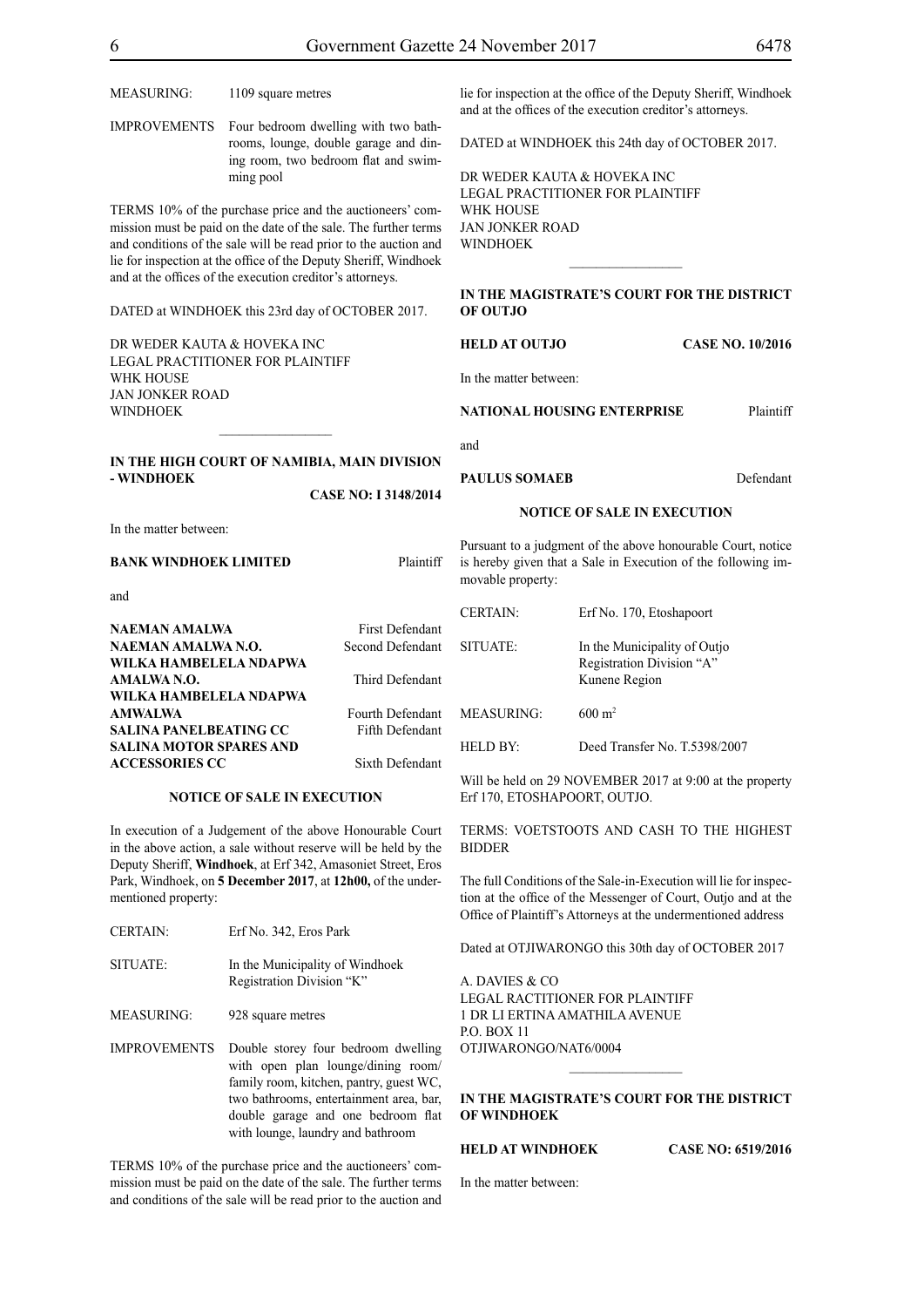| <b>GUNNAR MAX JENSEN ACTING</b><br>IN HIS CAPACITY AS A TRUSTEE<br>OF THE GUNNAR JENSEN BUILDING<br><b>MATERIALS TRUST T/A</b> |                        | Name of accommodation<br>establishment or retail<br>liquor business: | Mompolo Entertainment<br>Walvis Bay |
|--------------------------------------------------------------------------------------------------------------------------------|------------------------|----------------------------------------------------------------------|-------------------------------------|
| <b>PENNYPINCHERS</b><br><b>TIMBERCITY WINDHOEK</b>                                                                             | Plaintiff              | Name of proposed<br>transferee:                                      | Mr A. Joubert                       |
| and                                                                                                                            |                        | Physical address of<br>premises to which                             | Erf 3011<br>Kuisebmond              |
| KOZONGUIZI AND ASSOCIATES CC<br><b>MERVIN GAY VEUANISA</b>                                                                     | <b>First Defendant</b> | the application applies:                                             | Walvis Bay                          |
| <b>KOZONGUIZI</b>                                                                                                              | Second Defendant       | MR S. KAPINGA                                                        |                                     |

#### **NOTICE OF SALE IN EXECUTION.**

IN EXECUTION of a judgment granted by the above Honourable Court on **13 December 2016**, the following immovable property will be sold with a reserve price and "voetstoots" by the Messenger of the Court for the district of **Windhoek** on **Tuesday, 5 December 2017** at **09h30** in front of the undermentioned dwelling:

| <b>CERTAIN:</b>   | Erf No. 345, Omeya, Windhoek               | 1i |
|-------------------|--------------------------------------------|----|
|                   | Republic of Namibia                        | W  |
|                   |                                            | n  |
| SITUATE:          | In the Municipality of Windhoek            | S) |
|                   | Registration Division "K"<br>Khomas Region | n  |
|                   |                                            | N  |
| <b>MEASURING:</b> | 512 (five one two) square metres           |    |
|                   |                                            | Τ  |
| HELD BY:          | Deed of Transfer No. T 8490/2014           |    |

IMPROVEMENTS: 2 x Bedrooms, Bathroom, Guest Toilet, Main Bedroom On Suite, Open Plan Kitchen, Scullary, Double Garage

The "Conditions of Sale in Execution" will lie for inspection at the office of the Messenger of the Court, Windhoek and the Plaintiff's Legal Practitioners, Behrens & Pfeiffer, at the under-mentioned address.

DATED at WINDHOEK on this 30th day of OCTOBER 2017.

BEHRENS & PFEIFFER LEGAL PRACTITIONER FOR Plaintiff SUITE 141, MAERUA MALL. CENTAURUS ROAD WINDHOEK

#### **NOTICE OF APPLICATION IN TERMS OF THE CASINOS AND GAMBLING HOUSES ACT, 1994 (ACT 32 OF 1994) SECTION 16 (2) FOR TRANSFER OF A GAMBLING HOUSE LICENCE**

Notice is hereby given of the application for the transfer of a licence of which the details are given below. Any person who wishes to object to the application in terms of section 19 (1) may submit his/her objection in the prescribed manner to the secretary not later than 21 days after the publication of this notice.

| Name of applicant: | Mr H.G.R. Keil         |
|--------------------|------------------------|
| Type of license:   | Gambling house license |

Deputy Director: Division Gaming Control  $\overline{\phantom{a}}$  ,  $\overline{\phantom{a}}$  ,  $\overline{\phantom{a}}$  ,  $\overline{\phantom{a}}$  ,  $\overline{\phantom{a}}$  ,  $\overline{\phantom{a}}$  ,  $\overline{\phantom{a}}$  ,  $\overline{\phantom{a}}$  ,  $\overline{\phantom{a}}$  ,  $\overline{\phantom{a}}$  ,  $\overline{\phantom{a}}$  ,  $\overline{\phantom{a}}$  ,  $\overline{\phantom{a}}$  ,  $\overline{\phantom{a}}$  ,  $\overline{\phantom{a}}$  ,  $\overline{\phantom{a}}$ 

#### **NOTICE OF APPLICATION IN TERMS OF THE CASINOS AND GAMBLING HOUSES ACT, 1994 (ACT 32 OF 1994) SECTION 16(3) FOR THE PERMANENT REMOVAL OF A GAMBLING HOUSE LICENSE**

Notice is hereby given of the application for the removal of a license of which the details are given below. Any person who vishes to object to the application in terms of section  $19(1)$ may submit his/her objection in the prescribed manner to the ecretary not later than 21 days after the publication of this notice.

| Name of applicant:                                                     | Mr. JJ Rautenbach                               |
|------------------------------------------------------------------------|-------------------------------------------------|
| Type of license:                                                       | Gambling house license                          |
| Name of accommodation<br>establishment or retail<br>liquor business:   | Sea Side Bar<br>Walvis Bay                      |
| Physical address of<br>premises to which the<br>license will be moved: | Erf 520<br>Mondesa<br>Swakopmund, Erongo Region |

Mr S. Kapinga

Deputy Director: Division Gaming Control  $\frac{1}{2}$ 

#### **NOTICE OF APPLICATION IN TERMS OF THE CASINOS AND GAMBLING HOUSES ACT, 1994 (ACT 32 OF 1994) SECTION 16(3) FOR THE PERMANENT REMOVAL OF A GAMBLING HOUSE LICENSE**

Notice is hereby given of the application for the removal of a license of which the details are given below. Any person who wishes to object to the application in terms of section 19(1) may submit his/her objection in the prescribed manner to the secretary not later than 21 days after the publication of this notice.

| Name of applicant:                                                     | Mr SP Nangolo                                            |
|------------------------------------------------------------------------|----------------------------------------------------------|
| Type of license:                                                       | Gambling house license                                   |
| Name of accommodation<br>establishment or retail<br>liquor business:   | Sha Sha's Restaurant<br>Walvis Bay                       |
| Physical address of<br>premises to which the<br>license will be moved: | Erf 3011<br>Municipal district<br>Kuisebmund, Walvis Bay |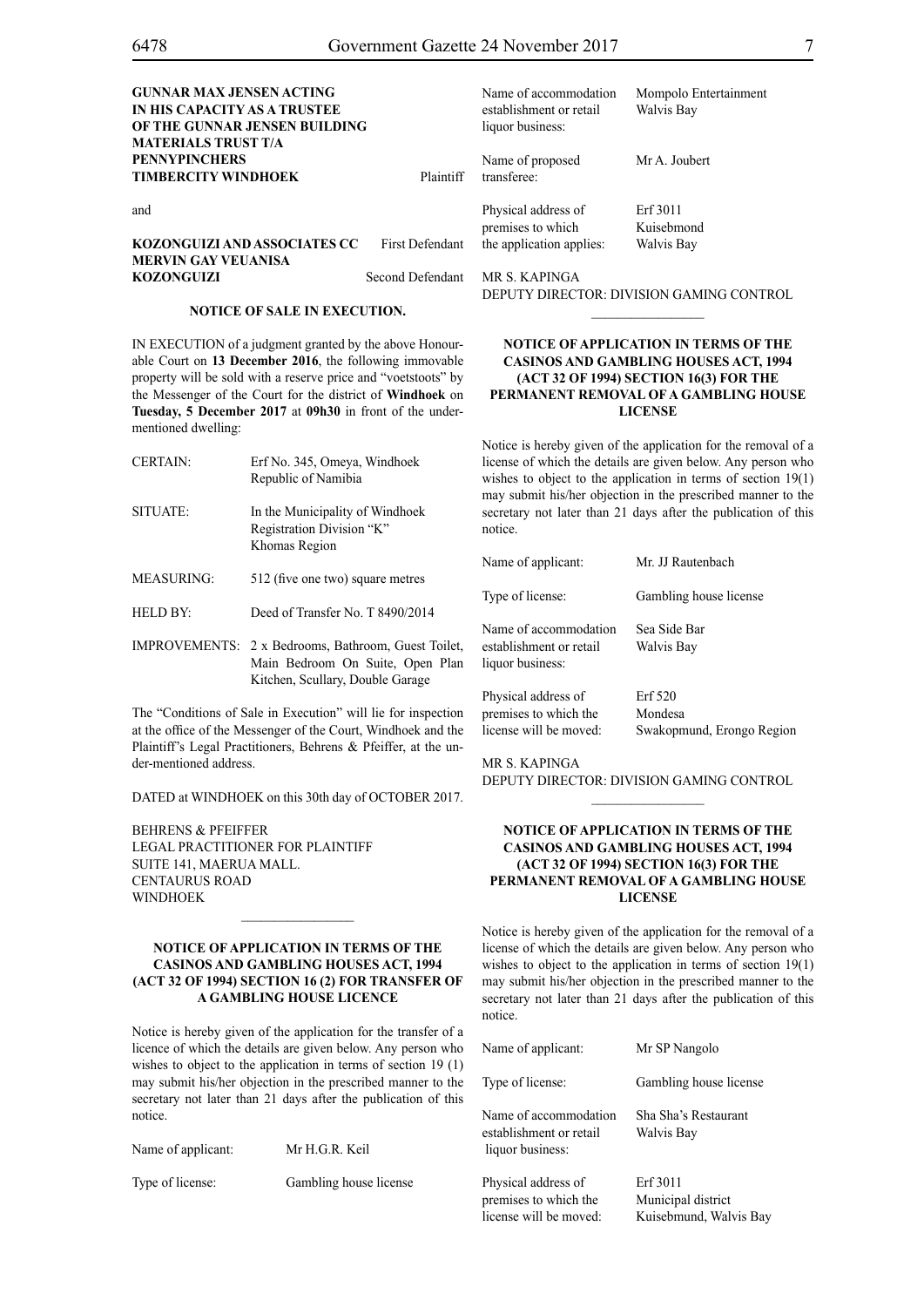MR S. KAPINGA Deputy Director: Division Gaming Control

#### **LOST LANDTITLE OF PORTION 2 OF THE FARM SCHLIP NO. 472 HARDAP REGION**

 $\frac{1}{2}$ 

Notice is hereby given that I/we intend to apply for a certified copy of Landtitle dated **16 OCTOBER 1990** passed/registered in favour of **ANNA GESINA COETZEE**, born on 4 August 1929, unmarried in respect of:

CERTAIN: Portion 2 of the Farm Schlip No. 472 SITUATE: Registration Division "M"

Hardap Region

MEASURING: 1200 square metres

All persons who object to the issue of such copy are hereby required to lodge their objections in writing with the Registrar of Deeds Rehoboth within three weeks from the last publication of this notice.

Dated at WINDHOEK this 16th day of NOVEMBER 2017

FISHER, QUARMBY & PFEIFER C/O Robert Mugabe Ave & Thorer Street PO BOX 37 WINDHOEK

#### **NOTICE OF LOST LAND TITLE NO. 756**

 $\frac{1}{2}$ 

Notice is hereby given that I, **Ronald Derick van Wyk** intend to apply for a certified copy of:

- CERTAIN: Erf No. Rehoboth 756
- MEASURING: 337,6028 (three three seven six zero two eight)
- SITUATE: In the Town of Rehoboth
- DATED: 25 July 1978

the property of: Ronald Derick van Wyk

All persons who object to the issue of such copy are hereby required to lodge their objections in writing with the Registrar within three weeks from the publication of this notice.

Dated at Windhoek this 19th day of January 2017.

R. D. van Wyk p.o. box 3527 **WINDHOEK** 

#### **THE ALIENS ACT, 1937 NOTICE OF INTENTION OF CHANGE OF SURNAME**

 $\frac{1}{2}$ 

I, **selma ndeyapo shiyanga**, residing at Erf 6275, Huab Street, Mile 4, Extension 22, Swakopmund and employed as a lecturer, intend applying to the Minister of Home Affairs for authority under section 9 of the Aliens Act, 1937, to assume the surname **shiyanga iiyambo** for the reasons that I do not want to forgo my maiden name entirely, but obtain a double barrel surname that is to combine my maiden name with my husband's surname.

I previously bore the name **selmandeyapo shiyanga.**

Any person who objects to my assumption of the said surname of **shiyanga iiyambo** should as soon as may be lodge his or her objection, in writing, with a statement of his or her reasons therefor, with the Magistrate of Windhoek.

**s. n. shiyanga swakOPMUND NAMIBIA**

#### **THE ALIENS ACT, 1937 NOTICE OF INTENTION OF CHANGE OF SURNAME**

I, **gerald oskar botma**, residing at Theo Ben Gurirab No. 10, Walvis Bay and unemployed, intend applying to the Minister of Home Affairs for authority under section 9 of the Aliens Act, 1937, to assume the surname **himmel** for the reasons that I was mainly raised by my mother and grandfather

I previously bore the name **gerald oskar botma.**

Any person who objects to my assumption of the said surname of **himmel** should as soon as may be lodge his or her objection, in writing, with a statement of his or her reasons therefor, with the Magistrate of Windhoek.

**g. o. botma P.o. box 1792 swakopmund NAMIBIA**

#### **THE ALIENS ACT, 1937 NOTICE OF INTENTION OF CHANGE OF SURNAME**

I, **lukas akweluka**, residing at Okapya Keedimbo, Oshikoto Region and unemployed, intend applying to the Minister of Home Affairs for authority under section 9 of the Aliens Act, 1937, to assume the surname **hakuyeluka** for the reasons that on my old South-West African I.D. surname is spelled wrong. Must be **HAKUYELUKA** and not **AKWELUKA**.

I previously bore the name **lukas akweluka.**

Any person who objects to my assumption of the said surname of **HAKUYELUKA** should as soon as may be lodge his or her objection, in writing, with a statement of his or her reasons therefor, with the Magistrate of Windhoek.

**l. akweluka p.o. box 776 windhoek NAMIBIA**

#### **THE ALIENS ACT, 1937 NOTICE OF INTENTION OF CHANGE OF SURNAME**

 $\frac{1}{2}$ 

I, **henok elinga ukambe**, residing at 574 Helao Street, Mondesa, Swakopmund, Namibia and carrying on